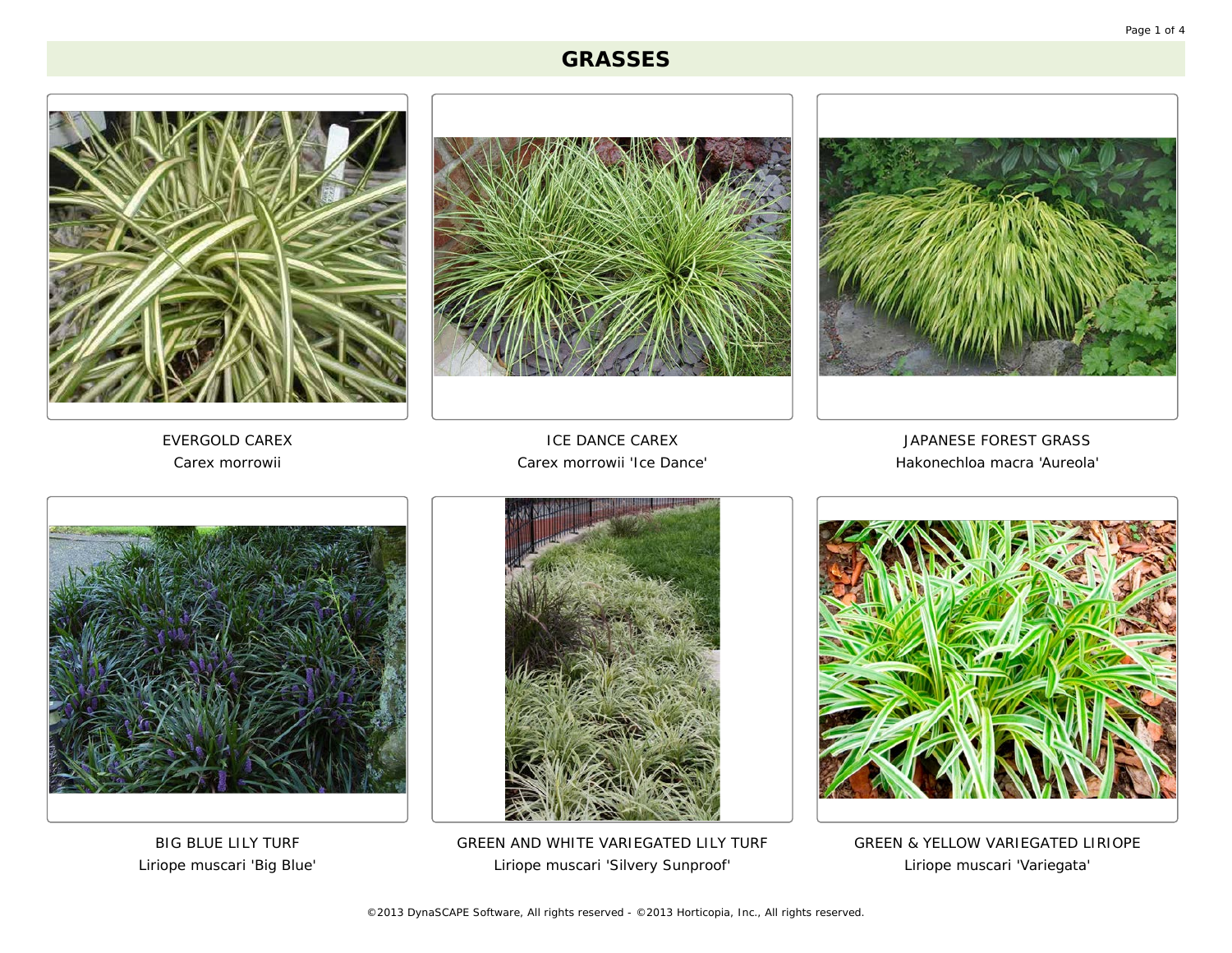





*MORNING LIGHT MAIDEN GRASS* Miscanthus gracillimus 'Morning Light'

*MAIDEN GRASS* Miscanthus sinensis 'Gracillimus'

*LITTLE KITTEN MAIDEN GRASS* Miscanthus sinensis 'Little Kitten'



*DWARF ZEBRA GRASS* Miscanthus sinensis 'Little Zebra'



*FLAME GRASS* Miscanthus sinensis 'Purpurascens'



*VARIEGATED SLIVER GRASS* Miscanthus sinensis 'Variegatus'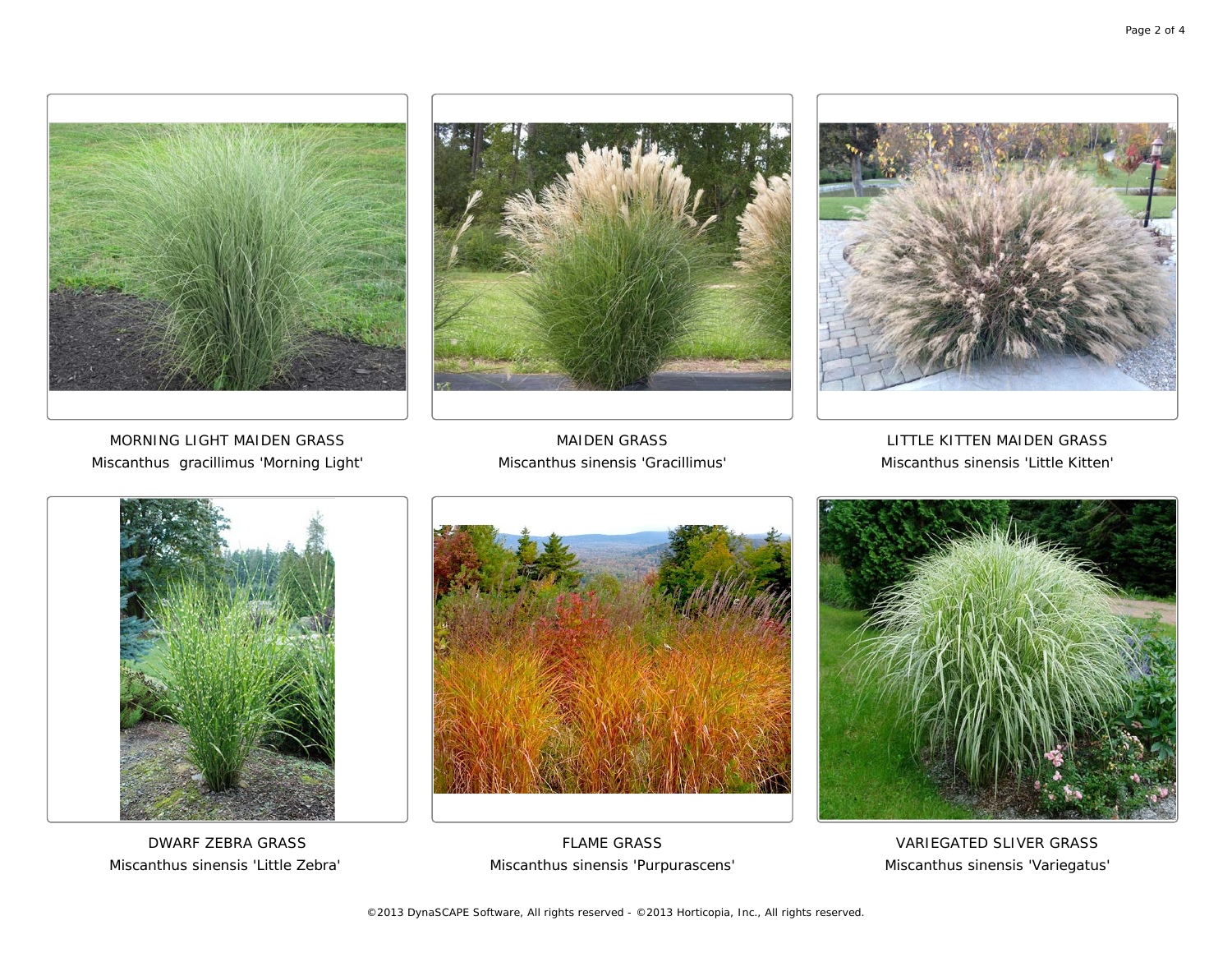





*PINK MUHLY GRASS* Muhlenbergia capillaris

*HEAVY METAL SWITCHGRASS* Panicum virgatum 'Heavy Metal'

*SHENANDOAH RED SWITCHGRASS* Panicum virgatum 'Shenandoah'



*BURGUNDY BUNNY DWARF FOUNTAIN GRASS* Pennisetum alopecuroides 'Burgundy Bunny'



*DWARF FOUNTAIN GRASS* Pennisetum alopecuroides 'Hameln'



*LITTLE BUNNY FOUNTAIN GRASS* Pennisetum alopecuroides 'Little Bunny'